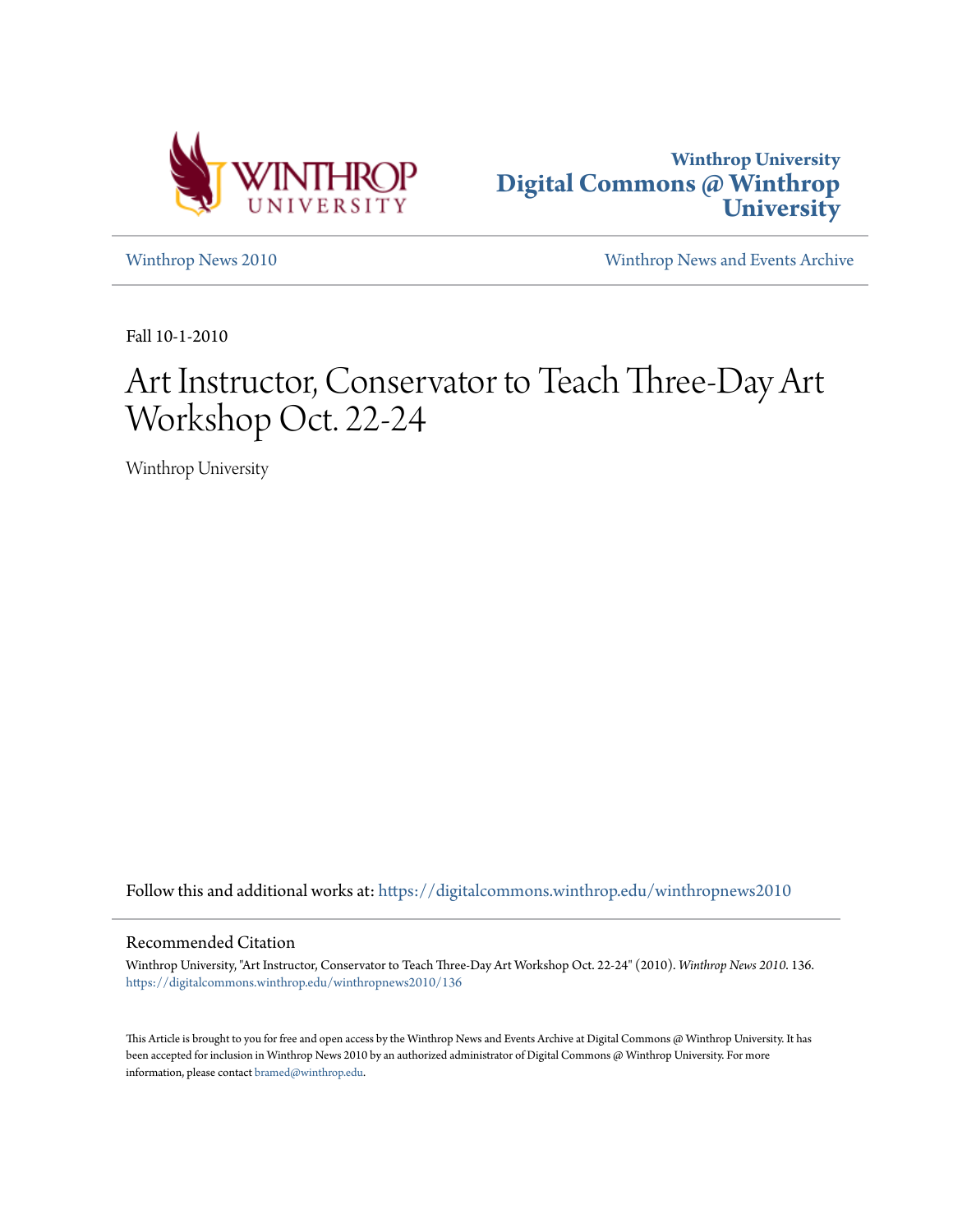■ 验母...]

**C** SHARE

All News

Archives

RSS News Feeds

Winthrop in the News

10/01/2010 **Art Instructor, Conservator to Teach Three-Day Art Workshop Oct. 22-24**

## **Quick Facts**

**ABOUT ADMISSIONS & AID ACADEMICS STUDENT LIFE ATHLETICS GIVING**

WINTHROP

UNIVERSITY

**The Tony Rajer works as an artist, art conservator** and instructor at the University of Wisconsin-Madison.

He has taught "The Business of Art" workshop internationally for the past 10 years.



ROCK HILL, S.C. - University of Wisconsin-Madison art conservator and instructor **Tony Rajer** will lead **"The Business of Art,"** a three-day art workshop for artists of all levels, in late October.

The **workshop** will run Oct. 22, 6-9 p.m., Oct. 23, 9 a.m.-5 p.m., and Oct. 24, 10 a.m.-5 p.m., in Rutledge Building 127. **"The Business of Art"** will teach participants how to develop art-business plans and marketing strategies; provide valuable tips by field professionals in promoting art and prospering as an artist; demonstrate how to prepare

Tony Rajer

a portfolio, make gallery contacts and devise strategies to get an artist's work seen; offer one-on-one counseling; and encourage artists to bring examples of their art to the

workshop.

Prior to the Oct. 22-24 workshop, **Rajer** will give a free public gallery talk titled **"Ed Lewandowski: Restoring His Art and Legacy: A Personal View of a Great American Artist"** on Oct. 21 at 8 p.m. in Rutledge 119. This talk is an approved cultural event for students. Both Rajer's lecture and his workshop are part of the three-month retrospective "Edmund Lewandowski – Precisionism and Beyond" in Winthrop's Rutledge and Patrick Galleries.

**Rajer**, an artist, has taught **"The Business of Art"** workshop internationally for the past 10 years. He has written three books and more than 50 articles in English, Spanish and Portuguese. He has been involved in art conservation and restoration projects for the past 20 years, initially in Madison, Wis., as the conservator for the State Capitol. Later, he worked as a part-time instructor for the Department of Continuing Education at the University of Wisconsin-Madison.

In addition, **Rajer** was a Fulbright Scholar on several occasions through the State Department. Recently, he has taken part in a major international restoration project of the National Opera House in Panama City, Panama.

Cost of **"The Business of Art"** is \$125 and \$50 for students with Winthrop I.D. Participation is limited, so early registration is encouraged.

To pre-register or find out more information, contact Karen Derksen, gallery director, at 803/323-2493 or derksenk@winthrop.edu.

[Back to Previous Page]